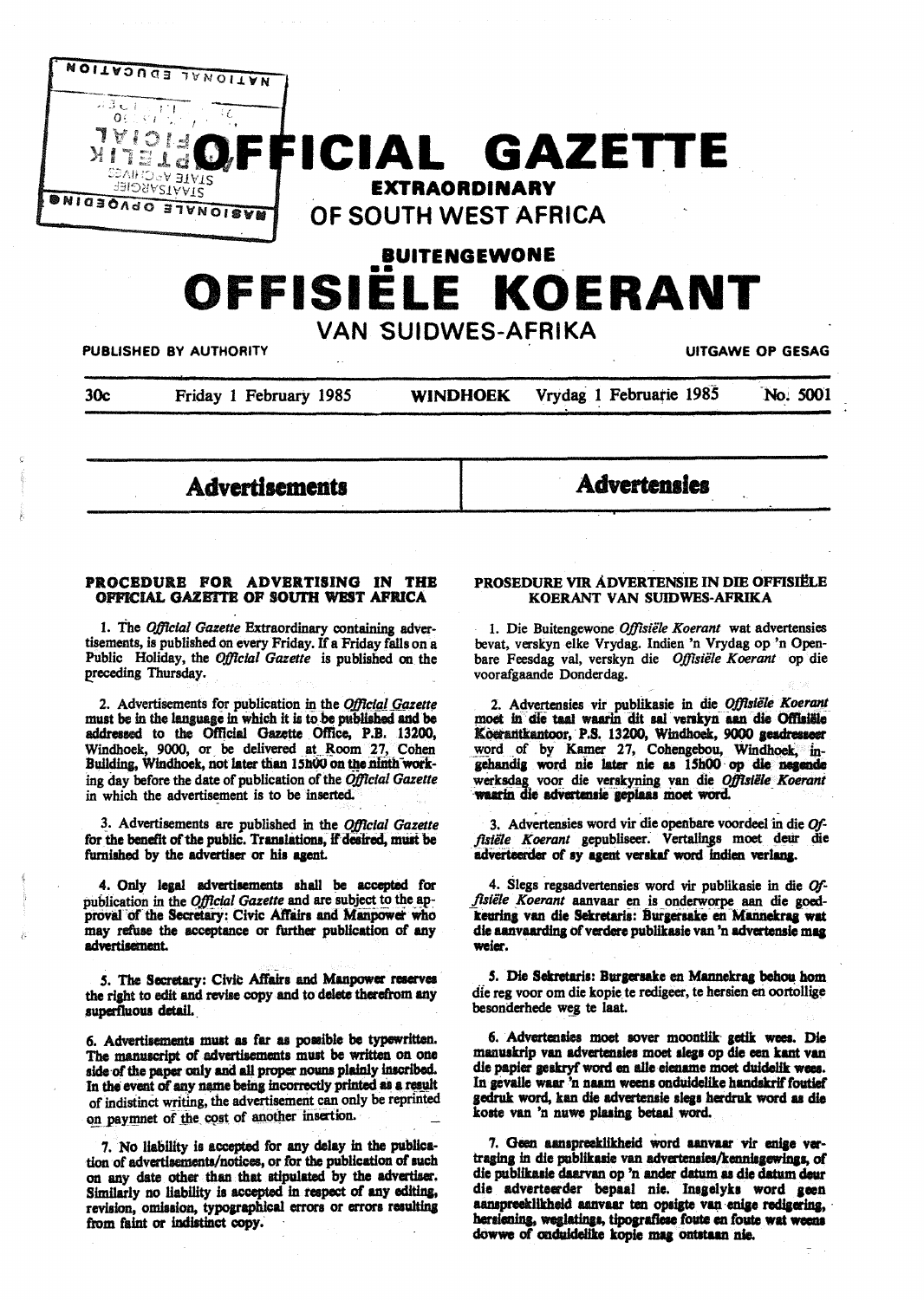8. The advertiser will be held liable for all compensation and costs arising from any action which may be instituted apinst the Administrator-Qeneral as a result of the publication of a notice with or witbput any omiaaion, errors, lack of clarity or in any form whatsoever.

9. The subscription for the *Official Gazette* is R20,00 per annum, post free in this territory and the Republic of South Africa, obtainable from Swapers Limited, P.O. Box 56, WINDHOEK, 9000. Postage must be prepaid by overseas subscriber. Single copies of the *Official Gazttte* are obtainable from Swapers Limited, P.O. Box 56, Windhoek, 9000, at the price as printed on copy. Copies are kept in stock for two years only.

10. The charge for the insertion of notices is as follows and is payable in the form of cheques, bills, postal or money orders:

#### LIST OF FIXED TARIFF RATES

| STANDARDISED NOTICES                                                                                                                                                                                       | Rate per<br>insertion<br>R |
|------------------------------------------------------------------------------------------------------------------------------------------------------------------------------------------------------------|----------------------------|
| <b>Transfer of business</b>                                                                                                                                                                                | 3.25                       |
| Deeds: Lost documents                                                                                                                                                                                      | 6,00                       |
| Business notices                                                                                                                                                                                           | 5,00                       |
| Administration of Estates Acts Notices: Forms                                                                                                                                                              |                            |
| J. 187, 193, 197, 295, 297, 517 and 519                                                                                                                                                                    | 2,00                       |
| Third party insurance claims for compensation                                                                                                                                                              | 2,50                       |
| Insolvency Act and Company Acts Notices: J. 28,                                                                                                                                                            |                            |
|                                                                                                                                                                                                            | 4,00                       |
| $N.B. -$ Forms 2 and $6 -$ additional statements<br>according to word count table, added to the                                                                                                            |                            |
| basic tariff.                                                                                                                                                                                              |                            |
|                                                                                                                                                                                                            |                            |
| Change of name (four insertions) $\dots$                                                                                                                                                                   | 25,00                      |
| Naturalisation notices (including a reprint for the                                                                                                                                                        |                            |
| advertiser)                                                                                                                                                                                                | 2.00                       |
| Unclaimed moneys - only in the Official                                                                                                                                                                    |                            |
| Gazette Extraordinary, closing date 15 January                                                                                                                                                             |                            |
| (per entry of "name, address and amount")                                                                                                                                                                  | 0.80                       |
|                                                                                                                                                                                                            |                            |
| Butchers' notices                                                                                                                                                                                          | 5.00                       |
| Slum Clearance Court Notices, per premises<br>Lost life insurance policies                                                                                                                                 | 4.00<br>2.00               |
| NON-STANDARDISED NOTICES                                                                                                                                                                                   |                            |
|                                                                                                                                                                                                            |                            |
| Company notices:                                                                                                                                                                                           | R                          |
| Short notices: Meetings, resolutions, offer of com-<br>promise, conversion of companies, voluntary win-<br>dings-up, etc.: closing of members' registers for<br>transfers and/or declarations of dividends | 11,00                      |
|                                                                                                                                                                                                            |                            |
| Liquor Licence Notices (in Gazettes, Extraor-                                                                                                                                                              |                            |
| viz. June/Tvl.; November/Cape; January/O.F.S.;                                                                                                                                                             |                            |
| April/Natal), per bilingual application                                                                                                                                                                    | 7,00                       |
| Declaration of dividends with profit statements,<br>including notes                                                                                                                                        | 25,00                      |
|                                                                                                                                                                                                            |                            |
| Long notices: Transfers, changes in respect of<br>shares or capital, redemptions, resolutions, volun-                                                                                                      |                            |
| tary liquidations                                                                                                                                                                                          | 37.00                      |
| Trade marks in South West Africa                                                                                                                                                                           | 11,00                      |
| Liquidators' and other appointees' notices                                                                                                                                                                 | 7,00                       |

**I I I I I I I I I I I I I** 8. Die adverteerder word aanspreeklik gehou vir enige skadevergoeding en koste wat voortvloei uit enige aksie wat weens die publikasie hetsy met of sonder enige weglating, foute, onduidelikhede of in watter vorm ookal, van 'n kennisgewing teen die Administrateur-generaal ingestel word.

9. Die jaarlikse intekengeld op die *Offtsiële Koerant* is R20,00 posvry in hierdie gebied en die Republiek van Suid-Afrika, verkrygbaar by Swapers Beperk, Posbus 56, Windhoek, 9000. Oorsese intekenaars moet posgeld vooruitbetaal. Enkel eksemplare van die Offisiële Koerant is verkrygbaar van Swapers Beperk, Posbus 56, Windhoek, 9000 teen die prys soos gedruk op eksemplaar. Eksemplare word vir slegs twee jaar in voorraad gehou.

10. Die koste vir die plasing van kennisgewings is soos volg en is betaalbaar by wyse van tjeks, wissels, pos- of geldorders:

## LYS VAN VASTE TARIEWE

| <b>GESTANDAARDISEERDE ings</b><br><b>KENNISGEWINGS</b>                                                                                                                                                           | Tarief per<br>plasing<br>R |
|------------------------------------------------------------------------------------------------------------------------------------------------------------------------------------------------------------------|----------------------------|
|                                                                                                                                                                                                                  | 3,25                       |
| Aktes: Verlore dokumente                                                                                                                                                                                         | 6,00                       |
| Besigheidskennisgewings<br>Boedelwettekennisgewings: Vorms J. 187, 193                                                                                                                                           | 5,00                       |
| $197, 295, 297, 517$ en $519$                                                                                                                                                                                    | 2.00                       |
| Derdepartyassuransie-eise om skadevergoeding<br>Insolvensiewet- en maatskappywettekennisge-                                                                                                                      | 2,50                       |
| wings: J. 28, J. 29. Vorms 1 tot 9                                                                                                                                                                               | 4,00                       |
| L.W. - Vorms 2 en 6 - bykomstige verkla-                                                                                                                                                                         |                            |
| rings volgens woordetaltabel, toegevoeg tot die<br>basiese tarief.                                                                                                                                               |                            |
| Naamsverandering (vier plasings)<br>Naturalisasiekennisgewings (insluitende 'n her-                                                                                                                              | 25,00                      |
| druk vir die adverteerder)                                                                                                                                                                                       | 2,00                       |
| Onopgeëiste geld - slegs in die Buitengewone<br>Offisiële Koerantsluitingsdatum 15 Januarie (per                                                                                                                 |                            |
| inskrywing van "naam, adres en bedrag")                                                                                                                                                                          | 0.80                       |
| Slagterskennisgewings                                                                                                                                                                                            | 5.00                       |
| Slumopruimingshofkennisgewings, per perseel                                                                                                                                                                      | 4.00                       |
| Verlore lewensversekeringspolisse                                                                                                                                                                                | 2,00                       |
| NIE-GESTANDAARDISEERDE KENNISGEWINGS                                                                                                                                                                             |                            |
| Maatskappykennisgewings:                                                                                                                                                                                         |                            |
| Kort kennisgewings: Vergaderings, besluite, aan-<br>bod van skikking, omskepping van maatskappye,<br>vrywillige likwidasies, ens.: sluiting van lederegis-<br>ters vir oordragte en/of verklarings van dividende | 11,00                      |
| Dranklisensiekennisgewings (in Buitengewone Of-<br>fisiële Koerante, t.w. Junie/TVl.; November/Kaap;                                                                                                             |                            |
| Januarie/OVS; April/Natal) per tweetalige                                                                                                                                                                        |                            |
|                                                                                                                                                                                                                  | 7.00                       |
| Verklaring van dividende met profytstate, notas                                                                                                                                                                  |                            |
|                                                                                                                                                                                                                  | 25,00                      |
| Lang kennisgewings: Oordragte, veranderings met<br>betrekking tot aandele of kapitaal, aflossings, be-<br>sluite, vrywillige likwidasies                                                                         |                            |
|                                                                                                                                                                                                                  | 37.00                      |
| Handelsmerke in Suidwes-Afrika                                                                                                                                                                                   | 11,00                      |
| Likwidateurs en ander aangesteldes se kennisge-                                                                                                                                                                  | 7,00                       |

7. Kr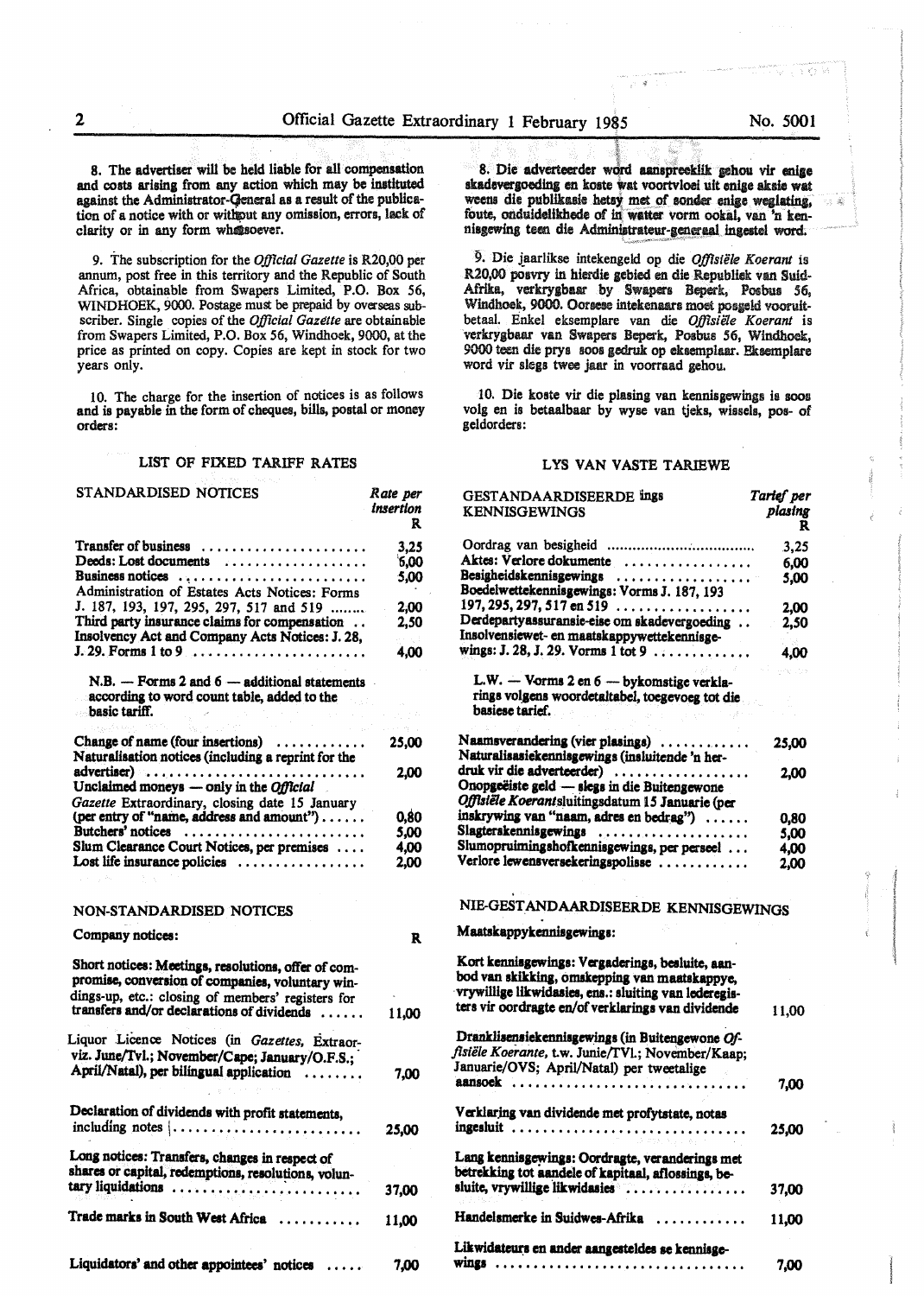SALES IN EXECUTION AND OTHER PUBLIC SALES:

| Sales in execution $\ldots \ldots \ldots \ldots \ldots \ldots \ldots$<br>Public auctions, sales and tenders: | 18.00 |
|--------------------------------------------------------------------------------------------------------------|-------|
| Up to 75 words $\dots \dots \dots \dots \dots \dots \dots \dots$                                             | 6.00  |
|                                                                                                              | 15.00 |
|                                                                                                              | 23.00 |

#### ORDERS OF THE COURT:

#### Provisional and final liquidations or seque-

|                                                         | 14.00 |
|---------------------------------------------------------|-------|
| Reduction or change in capital mergers, offer of        |       |
| compromise                                              | 37.00 |
| Judicial managements, curator bonis and similar         |       |
|                                                         | 37.00 |
| Extension of return date                                | 4.00  |
| Supersession and discharge of petitions (J. 158).  4,00 |       |

11. The charge for the insertion of advertisements other than the notices mentioned in paragraph 10 is at the rate of 56c per cm double column. (Fractiom of a cm muat be calculated **as a** cm).

12. No advertisements shall be inserted unless the charge is prepaid, Cheques, drafts, postal or money orders muat be made payable to the Secretary: Civic Affairs and Manpower.

## **Vorm/Form J 187**

## **LIQUIDATION AND DISTRIBUTION ACCOUNTS IN DECEASED ESTATES LYING FOR INSPECTION**

In terms of section 35(5) of Act *66* of 1965, notice is hereby given that copies of the liquidation and distribution accounts (first and final, *unless otherwise stated)* in the estates specified below will be open for the inspection of all persons interested therein for a period of 21 days (or shorter or longer ff *specially stated)* from the date specified.or from the date of publication hereof, whichever may be the later, and at the offices of the Master and Magistrates as stated.

Should no objection thereto be lodged with the Master concerned during the specified period, the executors will proceed to make payments in accordance with the accounts.

430/83 - FOURIE Hermanus Nicolaas 1910270100987 Andersonstraat, Grootfontein SWA Die Supplementêre Rekening tot die Eerste en Finale Grootfontein Windhoek Santamtrust Posbus 680 Bellville 7530.

388/84 - RITZDORF Ottcara Armgard Hedwig 360704 0014 002 P.O. Box 9 Otavi 9000 Farm Dabib No. 60 Otavi Otavi Windhoek T.J. Ritzdorf c/o Engling, Stritter & Partners P.O. Box 43 Windhoek 9000.

319/74 - HERBERT Willem Schalk Barenklau, Posbus 81, Mariental Sarah Johanna Herbert (Gebore Blaauw) Supplementêre en Herverdelingsooreenkoms. Mariental Windhoek Volkskastrust Beperk-"Posbus 383, Pretoria.

481/84 - PFAFFEROTT Franz Heinrich 210528 5007 00 6 Feldstraat 12, Swakopmund Swakopmund Wmdhoek Barclays National Bank Limited, P.O. Box 1014, Kimberley.

GEREGTELIKE EN ANDER OPENBARE VERKOPE:

| Geregtelike verkope<br>Openbare veilings, verkope en tenders: | 18.00 |
|---------------------------------------------------------------|-------|
| $Tot 75$ woorde                                               | 6.00  |
| $76$ tot 250 woorde                                           | 15.00 |
| $251$ tot 350 woorde                                          | 23.00 |

## ORDERS VAN DIE HOF:

| Voorlopige en finale likwidasies                          |       |
|-----------------------------------------------------------|-------|
| of sekwestrasie ;                                         | 14.00 |
| Vermindering of veranderings in kapitaal-                 |       |
| samesmeltings, aanbod van skikking                        | 37,00 |
| Geregtelike besture, kurator bonis en soortgelyke         |       |
| en uitgebreide bevel nisi                                 | 37.00 |
| Verlenging van keerdatum                                  | 4,00  |
| Tersydestellings en afwysings van petisies (J. 158)  4,00 |       |

11. Die koste vir die plasing van advertensies, behalwe die kennisgewings wat in paragraaf 10 genoem word, is teen die tarief van 56c per sm dubbelkolom. (Gedeeltes van 'n sm moet as voile sm bereken word).

12. Geen advertensie word geplaas .ensy die koste nie vooruitbetaal is nie. Tjeks, wissels, pos- en geldorders moet aan die Sekretaris,: Burgersake en Mannekrag betaalbaar gemaak word.

## **LIKWIDASIE- EN DISTRIBUSIEREKENING** IN **BESTORWE BOEDELS WAT TER INSAE LI!**

Ingevolge artiltel 35(5) van Wet *66* van 1965, word bierby kennis gegee dat duplikate van die likwidasie- en distribusierekenings (eerste en finale, *tensy anders vermeld)* in die boedels hieronder vermeld, in die kantore van die Meester en Landdroste soos vermeld en gedurende 'n tydperk van 21 dae (of korter of langer *indien spesiaal vermeld)* vanaf gemelde datums of vanaf datum van publikasie hiervan, as dit later is, ter insae lê van alle persone wat daarby belang het.

Indien binne genoemde tydperk geen besware daarteen by die betrokke Meester ingedien word nie, gaan die eksekuteurs oor tot die uitbetalings ingevolge gemelde **rekenings.** 

198/84 - DU PREEZ Jacobus Lodewicus 460521 5032 **·006** Besstraat 61, Windhoek (Posbus 8528) Windhoek R.H. Meyeridricks, Bestuurder, Santamtrust Bpk. Posbus 4333, Kaapstad (Eksekuteur)

120/82 - DE **KLERK** Christiaan Johannes 231219 5037 00 4 Plaas Monubi, Distrik Keetmanshoop Petronella Louisa Johanna de Klerk (gebore Marais) 301020 0124 00 6 Aanvullende Keetmanshoop Windhoek Barclays Nasionale . Bank Beperk, Trusteetak Kaapstad, Pos bus *5* 12, Kaapstad.

286/84 - SMIT Jacoba Cornelia Petronella 210106 0033 00 2 Plot 37 Hardap Johannes Cornelius Smit Bank Windhoek Beperk Posbus 15 Windhoek.

501/84 - PIETERS (voorheen Du Plessis, gebore Levey) Witona Ivy 250727 0019 00 *5* Usakos Karibib **Windhoek**  Barclays Nasionale Bank Beperk, Posbus 1014, Kimberley.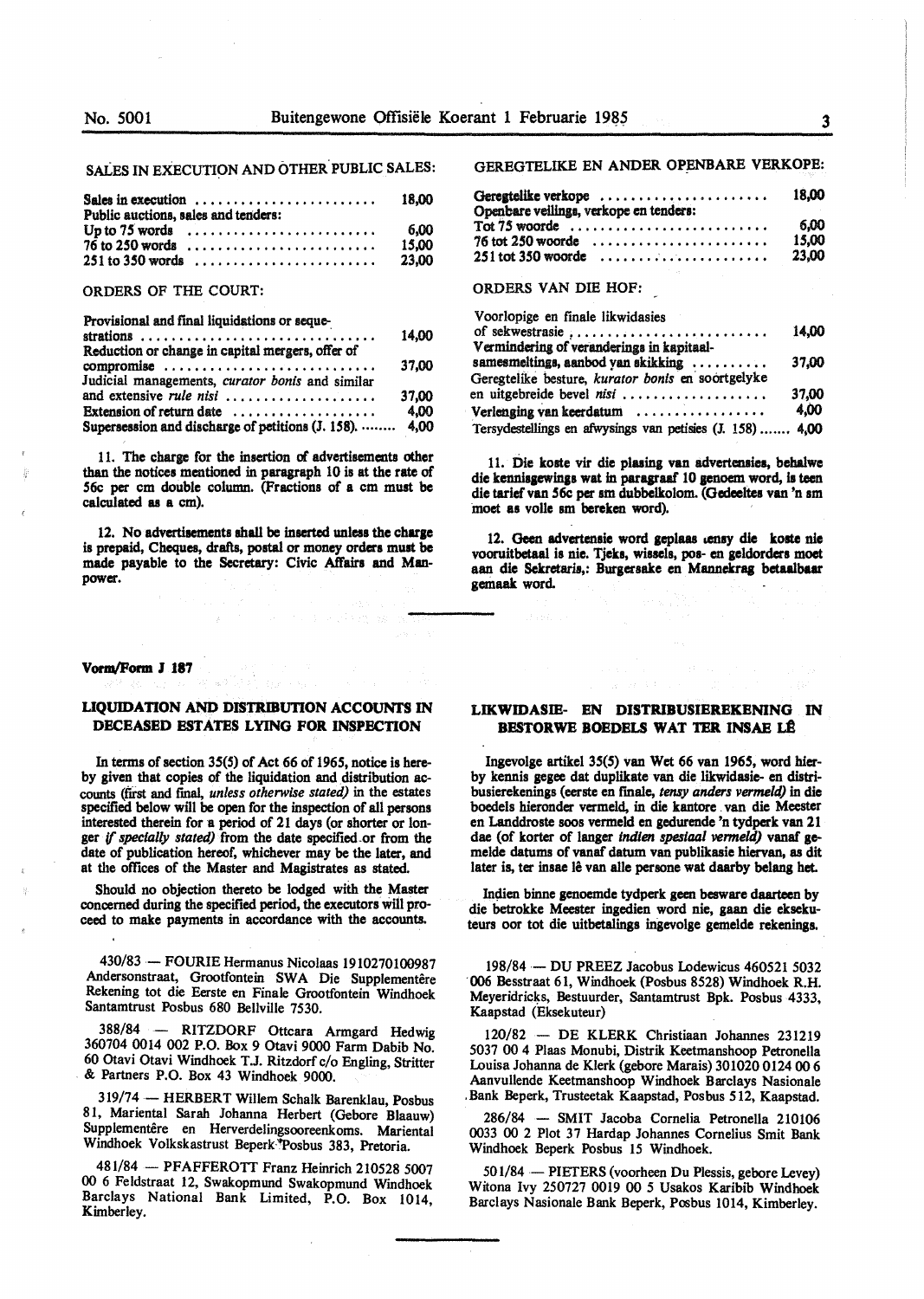#### **Vortn/Form J 193**

## **NOTICE TO CREDITORS** IN **DECEASED ESTATES**

All persons having claims against the estates mentioned below are hereby called upon to lodge their claims with the executors concerned, within 30 days (or otherwise as indi- . cated) calculated from the date of publication hereof. The information is given in the following order: Estate number, surname and christian names, date of birth, identity number, last address, date of death; surviving spouse's names, surname date of birth and identity number; name and address of executor or authorised agent, period allowed for lodgement of *claims* if *other than 30 days.* •

550/84 - ROSSOUW Johannes Albertus Windhoek 28 November 1947 471128 0100 050 Posbus 20, Koës 25 November 1984 Barclays Nasionale Bank Beperk, Posbus 1014 Kimberley.

## **Vorm/Form 517**

### **NOTICE TO CREDITORS** IN **DECEASED ESTATES**

All persons having claims against the estates specified in the schedule, are called upon to lodge their claims with the executors concerned within a period of 30 days (or otherwise as indicated) from the date of publication hereof.

WEBSTER Burton William Godfrey 18/6/1901 010618 01 0003 *5* Outjo 30/11/84 30 Windhoek SWA Standard Bank **SW A** Ltd. (Registered Commercial Bank) Trustee Branch P.O. Box 2164, Windhoek 9000.

STEYN - Johanna Petronella 6/12/1907 071206 0010 **00** 6 Gobabis 12/12/84 Weduwee 30 Windhoek SWA Standard Bank SWA Ltd. (Registered Commercial Bank) Trustee Branch P.O. Box 2164, Windhoek 9000.

BRAND Carel Petrus van der Merwe 12/9/1950 500912 5041 00 0 Otjiwarongo 11/12/84 Brand Frieda 30 Windhoek SWA Standard Bank SWA Ltd. (Registered Commercial i Bank) Trustee Branch P.O. Box 2164 Windhoek 9000.

فالعالى مهمون

# .<br>1965년 **Vorm/Form 519**

## **LIQUIDATION AND DISTRIBUTION ACCOUNT IN DECEASED ESTATE LYING FOR INSPECTION**

In terms of section 35(5) of Act 66 of 1965 notice is hereby given that the liquidation and distribution account in the Estate specified in the Schedule will **be open** for inspection of all persons interested'therein for a period of 21 days from the date of publication hereof (or otherwise as indicated)' at the offices of the Master of the Supreme Court and Magistrate, as stated.

Should no objection thereto be lodged with the Master during the specified period, the Executor will proceed to make payment in accordance therewith.

500/84 - GRÜNEWALD Irmgard Maria 900808 0002 003 Windhoek First and Final 21 days Windhoek Windhoek Standard Bank SWA Ltd. (Registered Commercial Bank) Trustee Branch P.O. Box 2164 Windhoek 9000.

## **KENNISGEWING AAN KREDITEURE IN BESTOR-WE BOEDELS**

Alie persone wat vorderinge bet teen die boedels hieronder vermeld, word hierby versoek om hul vorderinge by die betrokke eksekuteurs en binne 'n tydperk van 30 dae (of andersins soos aangedui) gereken vanaf die datum van publikasie hiervan in te lewer. Die inligting word verstrek in die volgorde: Boedelnommer, familienaam en voorname, geboortedatum, persoonsnommer, laaste datum, familienaam, geboortedatum en persoonsnommer; naam en adres van eksekuteurs of gemagtigde agent, tydperk toegelaat vir lewering van vorderings *indien anders as 30 dae.* 

557/84 - VOLLMER Luise, Auguste, Elisabeth Windhoek 03.11.1904 041103 01 0003 I P.O. Box 60, Swakopmund 07.12.1984 Dr. Joachim Werner Otto Hartleb P.O. Box 478, Swakopmund.

## **KENNISGEWING AAN** KREDITEURE IN **BESTOR-** . **WE BOEDELS**

Alle persone wat vorderinge het teen die boedels in die bylae vermeld, word versoek om sodanige vorderings binne 'n tydperk van 30 dae (of andersins soos aangedui) vanaf die datum van publikasie hiervan by die betrokke eksekuteurs in te lewer.

 $516/84$  - VAN DER WESTHUIZEN Andries 11/6/47 470611 5147 00 9 Mariental 23/8/84 30 Windhoek SWA Standard Bank SWA Bpk. (Geregistreerde Handelsbank) Trustee Tak Posbus 2164 Windhoek 9000.

DAVID Margarethe Wilhelmine 11-7-1902 0207110004000 Windhoek 8-1-1985 30 days Windhoek SWA Standard Bank SWA Bpk. (Geregistreerde Handelsbank) Trustee Tak Posbus 2164, Windhoek 9000.

William Marius Robertson Enslin 94 1213 5002 00 2 Retired Farmer of Swakopmund Stella Blossom Edith Enslin Standard Bank SWA Ltd. (Registered Commercial Bank) P.O. Box 2164, Windhoek 9000.

## **LIKWIDASIE EN DISTRJBUSIEREKENING** IN **BE-**STORWE BOEDEL WAT TER INSAE LÊ

Ingevolge artikel 35(5) van Wet 66 van 1964 word hierby kennis gegee dat die likwidasie- en distribusierekening in die Boedel in die **Bylae** vermeld in die kantore van die Meester van die Hooggeregshof en Landdros soos vermeld vir 'n tydperk van 21 dae vanaf die datum van publikasie hiervan (of andersins soos aangedui) ter insae sal lê vir alle persone wat daarby belang het.

Indien geen besware daarteen by die Meester binne die gemelde tydperk ingedien word nie, sal die eksekuteur tot uitbetaling daarvolgens oorgaan.

545/84 - SMIT Alma Luise Maria 10091301 0007 1 Windhoek Eerste en Finale l/2/85 Windhoek Standard Bank SWA Bpk. (Geregistreerde Handelsbank) Trustee Tak Posbus 2164 Windhoek 9000.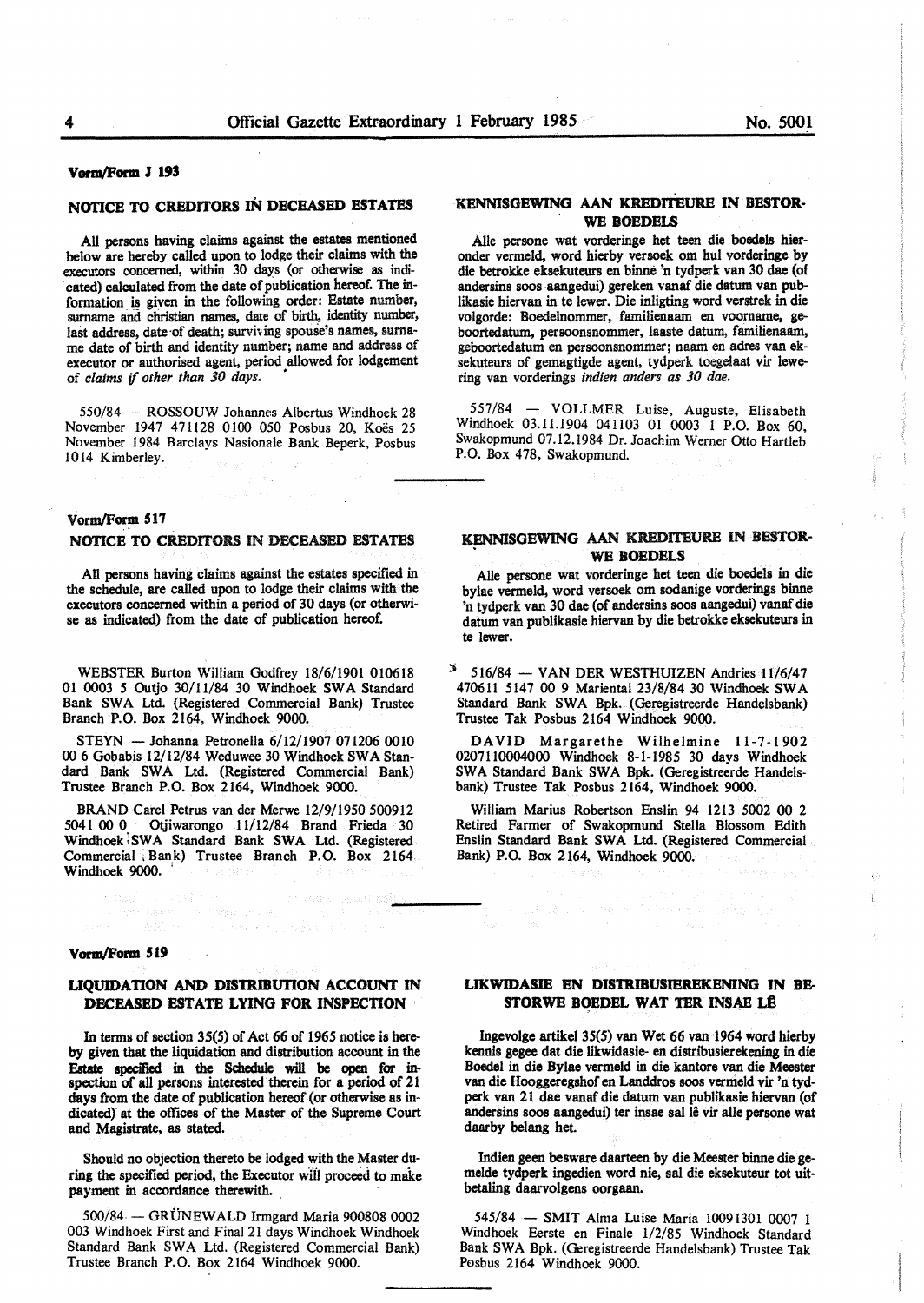#### **Vona/Form** *I* **29**

## FIRST MEETINGS OF CREDITORS, CONTRIBU-**TORIES, MEMBERS OR DEBENTURE-HOLDERS OF SEQUESTRATED ESTATES, COMPANIES BEING WOUND UP OR PLACED UNDER PROVISIONAL JUDICIAL MANAGEMENT**

The estates and companies mentioned below having been placed under sequestration, being wound up or having been placed under provisional judicial management by order of the Supreme Court of South Africa, Masters of the Supreme Court hereby given notice, pursuant to section  $17(4)$  and 40(1) of the Insolvency Act, 1936, section 119(3), 125 (1) and 196bis (4) of the Companies Act, 1926, and sec-tions 356(1), 364(1) and 429 of the Companies Act, 1973, that first meeting of creditors, contributories, members or debenture-holders of the said estates or companies will be held on the dates and at the times and places mentioned below, for proof of claims against the estates or companies, the election of trustees, liquidators or judicial managers or managers or provisional judicial managers or for the purposes referred to in section 364 or 431 of Act 61 of 1973, as the case may be.

Meetings in a place in which there is a Master's office, will be held before the Master; elsewhere they will be held before the Magistrate.

## **EERSTE BYEENKOMSTE VAN SKULDEISERS,**  KONTRIBUANTE, LEDE OF SKULDBRIEFHOUERS **VAN GESEKWESTREERDE BOEDELS. MAATSKAP-**PYE IN **LIKWIDASIB OF ONDBR. VOORLOPIGE GEREGTEUKE BESTUVR**

Nademaal die boedels of maatskappye hieronder vermeld op las van die Hooggeregshof van Suidwes-Aftika geseltwestreer, gelikwideer of onder voorlopige geregtelike bestuur geplaas is, word hierby deur die Meesters van die ·Hooggeregshof ingevolge artikels 17(4) en 40(1) van qie Insolvensiewet, 1936, artikels 119(3), 125(1) en 196bls(4) van die Maatskappywet, 1936, 1926, en artikels 356(1), 364(1) en 429 van die Maatskappywet, 1973, kennis gegee dat 'n· eerste byeenkoms van skuldeisers, kontribuante, lede of skuldbriefhouers van genoemde boedels of maatskappye op die datums, ure en plekke hieronder vermeld, vir die bewys van eise teen die boedels of maatskappye, die verkiesing van kurators, likwidateurs of geregtelike bestuurders of bestuurders of voorlopige geregtelike bestuurders, of vir die doeleindes bedoel in artikel 364 of 431 van Wet 61 van 1973, na gelang van die geval, gehou sal word.

In 'n plek waarin 'n kantoor van 'n Meester is, word die byeenkoms voor die Meester en op ander plekke voor die Landdros gehou.

W3 l/84 Lukas Gerhardus Lategan whda Lategan Bouers 11 December 1984 11 January 1985 Supreme Court of South West Africa 13 February 1985, 10h00, Master of the Supreme Court. P. Bag Xl3190 Windhoek SWA

#### **Vorm/Form 297**

## **NOTICE FOR ELECTION OF EXECUTORS AND/OR TUTORS.**

#### **ELECTION OF EXECUTORS AND TUTORS**

**The Estates of the Persons mentioned** in **the subjoined Schedule being unrepresented, interested, parties are hereby given** notice by **the Master** of **the Supreme Court**  of South **West Africa, that meetings** will **be held** in several **Estates at the dates, times** and **places specified,** for the purpose of **selecting some Person** or **Persons,** for **approval** by the **respective Master, as** fit and proper to **be appointed** by them as Executors or Tutors, as the **case may** be.

Meetings in a town in which **there is a Master's Office,**  will be held **before the Master; elsewhere they** will **be held**  before the **Magistrate.** 

**N .B.** - **Items indicated by** a• on the left hand **side, denote**  the election of a Tutor; otherwise an Executor is to **be elec**ted.

21/85 - HORN: Johanna Magrietha Huisvrou 1983-12-28 Meester van die Hooggeregshof Windhoek 1985-02-15 10h00 Suidwes-Afrika. Meester van die Hooggeregshof P. Sak X13190 Windhoek.

## **KENNISGEWING VIR VERKIESING VAN EKSEKU-TEURS EN/OF VOOGDE**

#### **VERKIESING VAN EKSEKUTEURS EN VOOGDE**

Aangesien die Boedels van die Persone vermeld in onderstaande Bylae nie verteenwoordig is nie, word hierby deur Meester van die Hooggeregshof van Suidwes-Afrika aan belanghebbendes kennis gegee, dat byeenkomste ten opsigte van die verskillende Boedels op die datums, tye en plekke vermeld, gehou sal word met die doel om 'n Persoon of Persone te kies vir goedkeuring deur die Meester as geskik en bekwaam om deur hom aangestel te word as Eksekuteurs of Voogde, na gelang van omstandighede.

In 'n stad waarin 'n Kantoor van 'n Meester is, word die byeenkoms voor die Meester gehou en in ander plekke voor die Landdros.

L.W. - Items aan die linkerkant moet 'n \* gemerk, dui aan die verkiesing van 'n Voog; andersins word 'n Eksekuteur gekies.

14/85 HOFMEYR: John Murray Veterinary 6 November 1984 Master of the Supreme Court Windhoek 15-02-1985 10h00 South West Africa. Master of the Supreme Court P.Bag Xl3190 Windhoek.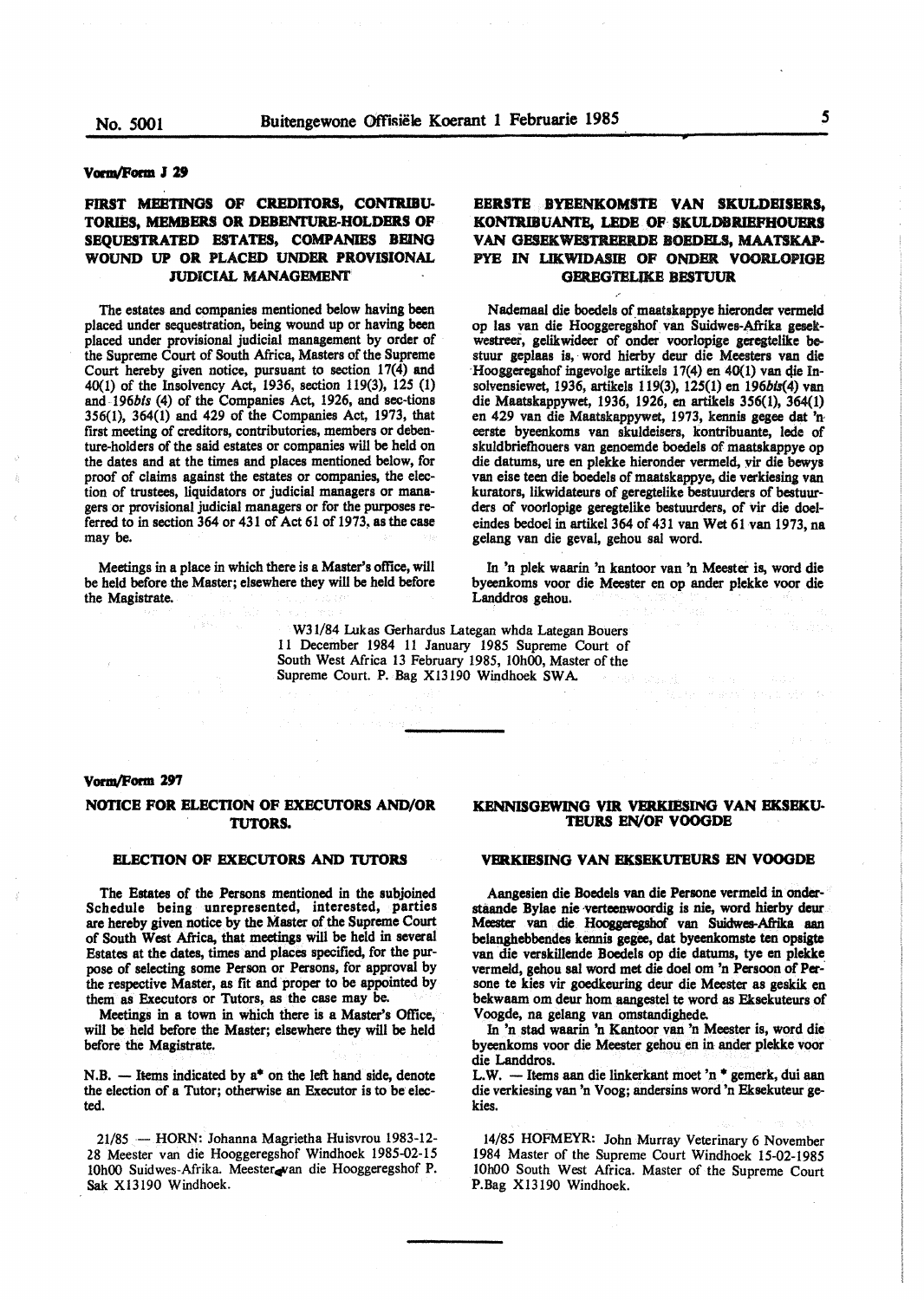#### **Vorm/Form 1**

## **APPOINTMENT OF TRUSTEES AND LIQUIDATORS AND PROOF OF CLAIMS IN SEQUESTRATED ESTATES OR COMPANIES BEING WOUND UP**

Pursuant to sections 40(3), 56(3) and 77 of the Insolvency Act, 1936, sections 129, 179 and 182 of the Companies Act, 1973, notice is hereby given that the persons mentioned below have been appointed trustees or liquidators, as the case may be and the persons indebted to the estates or companies are required to pay their debts to them forthwith unless otherwise indicated.

Meetings of creditors or contributories of the said estates or companies will be held on the dates and at the times and places mentioned below, for proof of claims against the estates or companies, for the purpose of receiving the trustees' or liquidators' reports as to the affairs and conditions of the estates or companies and for giving the trustees or liquidators directions concerning the sale or recovery of any parts of the estates or assets of the companies or concerning any matter relating to the administration thereof.

The particulars are given in the following order: Number of estate/company; name and description of estate/company; name and address of trustee or liquidator and date, hour and place of **meeting** and period within which debt must be paid, if this is not to be done forthwith.

W25/84 - Insolvent Estate Barend Ferdinand Dauth I.R. McLaren Trustee Investment Trust (Pty) Ltd. P.O. Box 21204 Windhoek 9000 Wednesday, 20th February 1985 at 10.00 am at the office of the Master of the Supreme Court Windhoek.

W26/84 Insolvent Estate J. Pretorius T/A L & N Contracting I.R. McLaren Trustee Investment Trust (Pty) Ltd. P.O. Box 21204 Windhoek 9000 Wednesday, 27th February 1985 at 10.00 am at the Office of the Master of the Supreme Court Windhoek.

## **Vorm/Form 2**

## **MEEl'ING OF CREDITORS IN SEQUESTRATED ESTATES OR COMPANIES BEING WOUND UP**

医马耳斯氏征 计复合管 網絡 医马斯坦氏病

Pursuant to section 41 and 42 of the Insolvency Act, 1936, section 179 and 182 of the Companies Act, 1926, and section 339 and 366 of the Companies Act, 1973, notice is hereby given that a meeting of creditors will be held in the sequestrated estate or companies being wound up mentioned below, indicating the number of estate/company: the name and description of estate/company; the date, hour and place of meeting and the purpose of meeting.

Meetings in a place in which there is a Master's Office, will be held before the Master; elsewhere they will be held before the Magistrate.

Ingevolge artikels 4J en 42 van die Insolvensiewet, 1936, artikels 179 en 182 van die Maatskappywet, 1926, en artikels 339 en 336 van die Maatskappywet, 1973, word hierby kennis **gegee** dat 'n byeenkoms van skuldeisers in die gesek:-

westreerde boedels of maatskappye in likwidasie hieronder vermeld, gehou sa1 word met aanduiding van die nommer van boedel/maatskappy; die naam en beskrywing van boedel/maatskappy; die datum, uur en plek van byeenkoms en die.doel van byeenkoms.

In 'n plek waarin 'n kantoor van 'n Meester is, word die byeenkoms voor die Meester gehou en in ander **plekke** voor die Landdros.

\\14/84 - Insolvent Estate Andries Jooste Wednesday, 13th February 1985 at 10.00 am at the Office of the Master of the Supreme Court Windhoek Special Meeting of Creditors for proof of further claims I.R. McLaren Trustee Investment Trust (Pty) Ltd. P.O. · Box 21204 Windhoek 9000.

## **AANSTELLING VAN KURATORS EN LIKWI-DATEURS EN DEWYS VAN VORDERINGS IN**  GESEKWESTREERDE BOEDELS OF MAAT-**SKAPPYE IN LIKWIDAISE**

lngevolge artikels 40(3), 56(3) en 77 van die lnsolvensiewet, 1936, artikels 129, 179 en 182 van die Maatskappywet, 1926 en artikels 339, 366, 375(5) (b) en 402 van die Maatskappywet, 1973, word hierby kennis gegee dat die persone hieronder vermeld as kurators of likwidateurs aangestel is, na gelang van die geval, en dat persone wat enigiets aan die boedels of maatskappye verskuldig is die skulde, tensy anders vermeld, onmiddellik by genoemde kurators of likwidateurs moet betaal. Byeenkomste van skuldeisers of kontribuante van genoemde boedels of maatskappye sal gehou word op die datums, ure en plekke hieronder vermeld vir die bewys van vorderings teen die boedels of maatskappye, vir die ontvangs van die verslae van die kurators of likwidateurs oor die sake en toestand van die boedels of maatskappye en om opdragte aan die kurators of likwidateurs uit te rejk betreffende die verkoop of opvordering van gedeeltes van die boedels of bates van die maatskappye of betreffende aangeleenthede rakende die beheer daarvan.

Die besonderhede word verstrek in die volgorde: Nommer van boedel/maatskappy; naam en adres van kurator of likwidateur, en datum, uur en plek van byeenkoms en tydperk **waarin** skuld betaal moet word, indien dit nie onmiddellik moet **geskied** nie.

W19/84 - Securior (Pty) Ltd (In Liquidation) I.R. McLaren Liquidator Investment Trust (Pty) Ltd. P.O. Box 21204 Windhoek 9000 Wednesday, 13th February 1985 at 10.00 am at the office of the Master of the Supreme Court Windhoek.

W 23/84 - Entertainment Enterprises (Pty) Ltd. (Compulsory Liquidation) I.R. McLaren Liquidator Investment Trust (Pty) Ltd. P.O. Box 21204 Windhoek Wednesday, 20th February 1985 at 10.00 am at the office of the Master of the Supreme Court Windhoek.

**BYEENKOMS VAN SKULDEISERS IN GESEK-**WESTREERDE BOEDELS OF MAATSKAPPYE IN **LJK.WIDASIE**